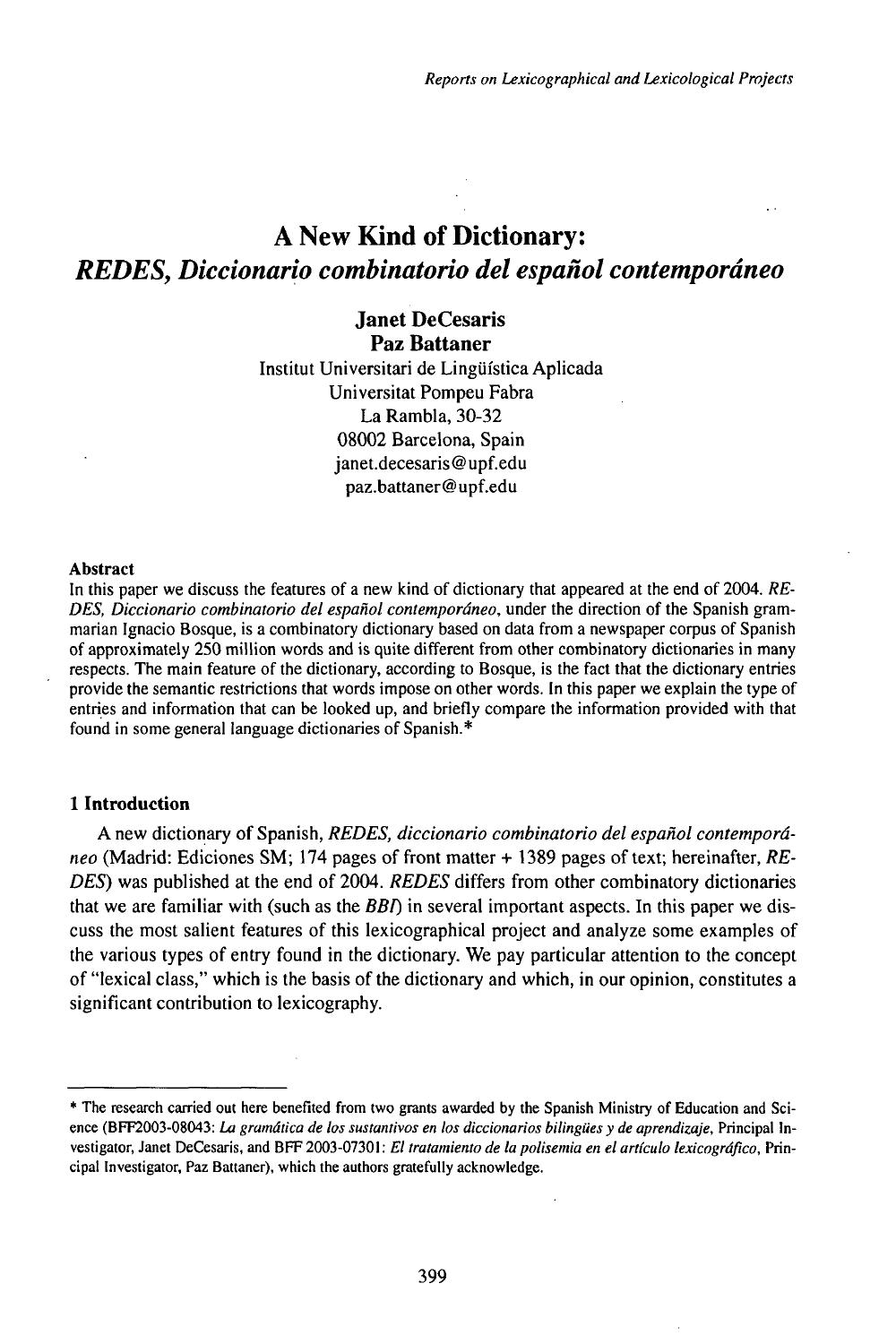# **2 Innovative aspects of REDES in the context of Spanish lexicography**

Although linguistics in Spain has developed substantially over the past thirty years, lexicography has remained more static. Grammatical description of Spanish has benefited from new linguistic paradigms and theories, as well as from political stability and economic growth. Developments in lexicography are conditioned both by standardizing institutions, which are extremely influential in Iberian languages, and by a publishing industry that is unwilling to take many risks.

This is the context in which *REDES* appeared. The project was directed by Ignacio Bosque, member of the Spanish Royal Academy and professor of linguistics at the Universidad Complutense in Madrid. Bosque has been a leading figure in applying modern linguistic theory to Spanish grammar since 1980.

It is impossible to discuss this dictionary without bearing in mind the innovation that it represents. As mentioned above, Spanish is not experiencing the lexicographic boom that can be observed in other languages, particularly in English. English has benefited from changes in lexicography, as well as from a change in theoretical linguistics. On the one hand, Englishspeaking societies have responded to the need to teach English to practically everyone in the world who is schooled. As early as 1938, Hornby realized that if he truly wanted to help Japanese students of English, he needed to introduce new information in dictionaries and omit some of the information that had been included. Hornby initiated learner's dictionaries, of which English has several that compete with one another commercially in terms of the type of information provided as well as in terms of the style of presentation. New editions of these dictionaries appear frequently. In addition, since the 1980s learner's dictionaries have been used to implement information that computer science needs to process natural language (to process English, in most cases), which has revealed the strengths, as well as the weaknesses, of these dictionaries and the existing descriptions of the language. It seems clear that better lexical description, both in terms of semantics and grammar, is needed. This requirement is being addressed by linguistic theories that focus on the lexicon, which in turn leads to new dictionaries that are more geared towards a description of actual usage (e.g. *Collins Cobuild English Dictionary, Longman Dictionary of Contemporary English,* and the *New Oxford Dictionary of English*) or geared more towards implementing a particular theory in a dictionary (e.g. dictionaries based on Meľčuk's meaning-text theory or those planned within Frame Semantics). Even in this general climate of renovation and innovation in lexicography, *REDES* represents a welcome addition to dictionary typology.

## **3 Features of REDES**

The dictionary's subtitle contains the adjective *combinatorio,* which clearly links it to dictionaries such as the *BBI* or to collocational dictionaries written in the British tradition established by Firth and then continued by Sinclair. This tradition relies heavily on the notion of frequency of use, and the work on collocations carried out therein often does not develop a detailed analysis of meaning because "meaning is use." The adjective *combinatorio* places *REDES* closer to the dictionaries being developed within the meaning-text theory of Mel'čuk, which starts from a universal semantic categorization of relations and functions. In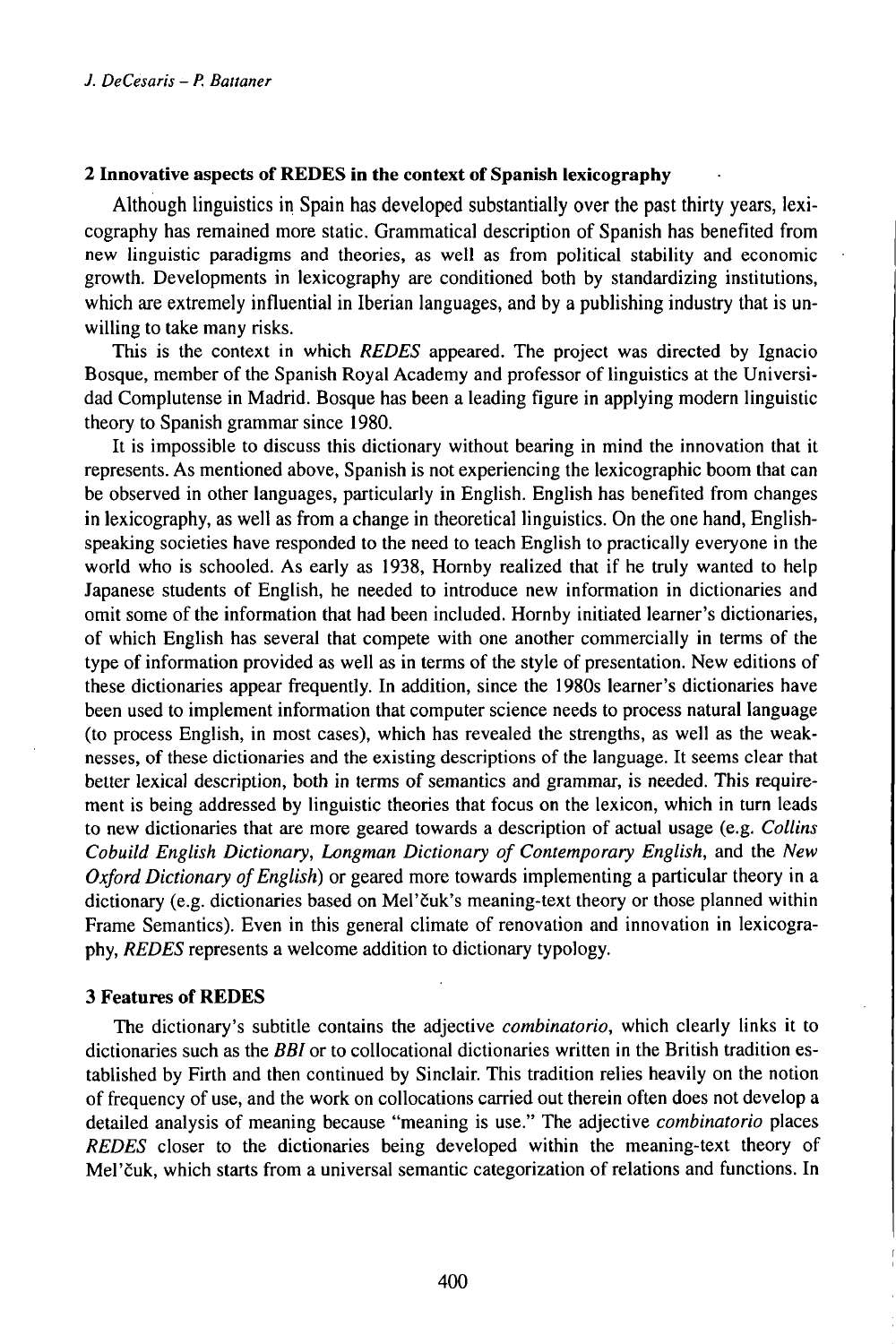Mel'čuk's framework, it is the task of the dictionary to specify those relations and functions (cf. the dictionary projects in progress for Spanish (Alonso) and French (Polguère)). Whereas the British tradition starts from usage data, the Russian tradition starts from pre-established universal semantic categories.

*REDES* does not claim to be as comprehensive as the abovementioned works. It is not a general dictionary; rather, the list of headwords was limited to 4000 after a preliminary study. Lexical combinations are presented as restrictions of predicates, which are the headwords in the dictionary. The dictionary not only aims to describe usage, which it does by being based on corpus data, but also to identify the lexical semantic classes that respond to syntactic constructions, which requires subsequent analysis of semantic categorization. This, we feel, is the most significant contribution of *REDES* to lexicography and to the lexical description of Spanishit establishes lexical classes based on the syntactic behavior of words as observed in corpus data. The concept of "lexical class" is thus crucial to the dictionary. A lexical class is the description or definition of each set of arguments of a word that have been grouped together semantically. In other words, the dictionary identifies the semantic preferences of words, and in that sense goes beyond the mere description of usage and narrows the gap between lexical semantics and syntax. Let us take a sample entry, that for the adverb *limpiamente* 'cleanly' (REDES 2004: 1269):<sup>1</sup>

(1) limpiamente adv. # en el sentido de 'honestamente, con corrección' se combina con... A VERBOS QUE DESIGNAN LA ACCIÓN DE SOBREPASAR UN LÍMITE, ASÍ COMO LA DE IMPONERSE A ALGUIEN U OBTENER LA VICTORIA FRENTE A UN ADVER-SARIO: 1 ganar (...); 2 vencer (...); 3 derrotar (...); 4 imponer (...); 5 batir (...); 6 superar (...); 7 desbordar (...)

<sup>B</sup> VERBOS QUE DESIGNAN LA ACCIÓN DE PARTICIPAR EN UNA COMPETICIÓN 0 EN UN ENFRENTAMIENTO: 8 competir (...); 9 participar (...); 10 luchar (...)

C VERBOS QUE DESIGNAN ELTRANSCURSO DE UN EVENTO: 11 celebrarse (...); 12 (...)

D LOS VERBOS *ACTUAR* Y *CUMPLIR:* 13 actuar (...); 14 cumplir (...)

# Véase también: deportivamente, lealmente.

# En el sentido de 'con destreza y sin error' se combina con algunos verbos que designan lances deportivos, más frecuentemente futbolísticos *(rematar, golpear, despejar la pelota)* y también con...

E VERBOS QUE DENOTAN ESCISIÓN: 15 cortar (...); 16 rebanar (...); 17 seccionar (...);18dividir(...)

F VERBÒS QUE DESIGNAN LA ACCIÓN DE IR <sup>O</sup> MOVERSE <sup>A</sup> TRAVÉS DE ALGO, 0 LA DE CONSEGUIR QUE OTRA COSA LO HAGA. SE USAN EN SENTIDO FÍSICO Y TAMBIÉN EN EL FIGURADO:19 atravesar (...); 20 cruzar (...); 21 perforar (...); 22 agujerear(...)

G VERBOS QUE DENOTAN LAACCIÓN DE QUITAR LA VIDA: 23 ejecutar (...); 24 matar(...)

<sup>1</sup> We have maintained the typefaces used in *REDES* to the extent possible in all the examples.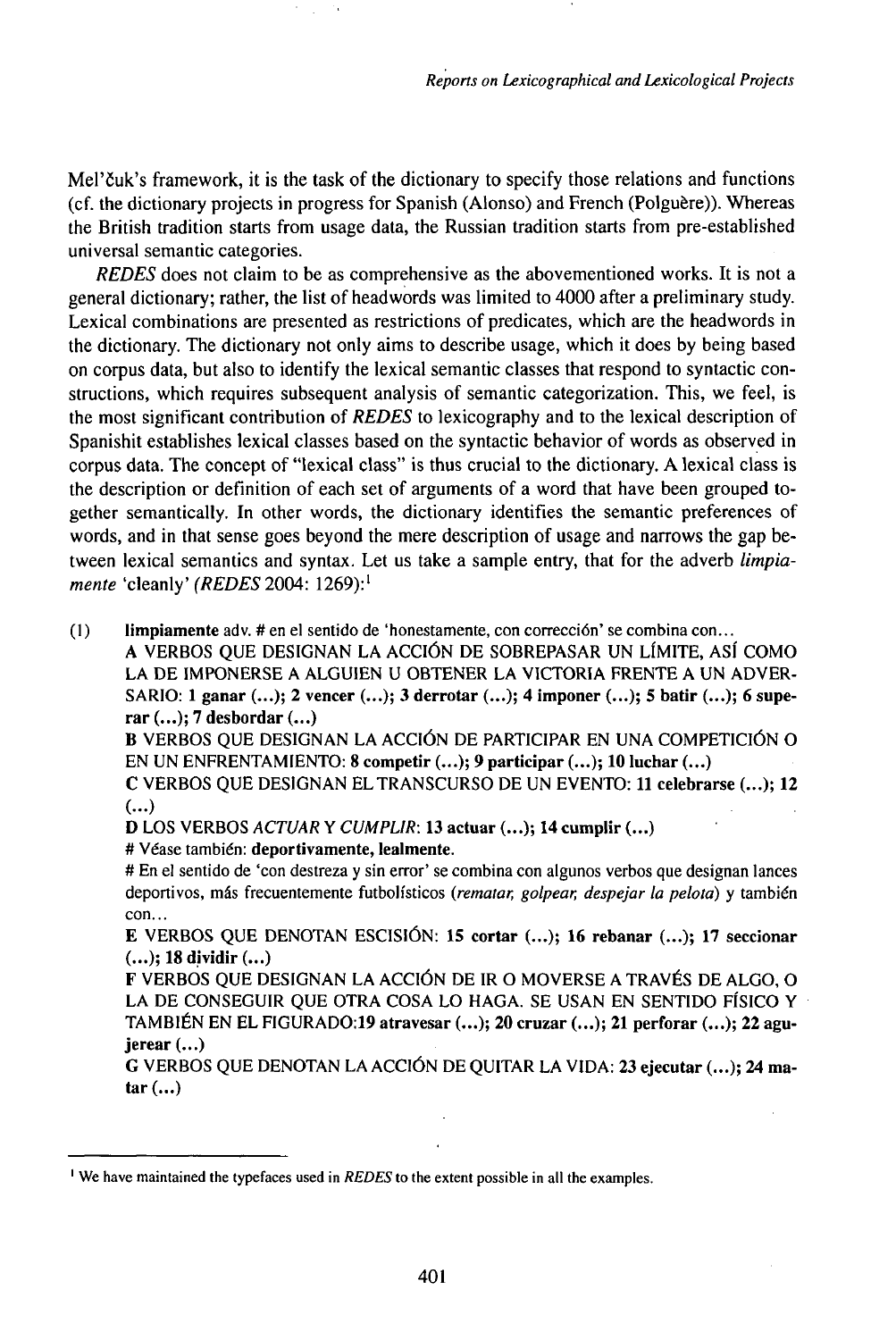H VERBOS QUE DESIGNAN LA ACCIÓN DE SUSTRAER ALGUNA COSA: **25 robar (...); 26 sustraer (...); 27 quitar (...); 28 hurtar** (...);29 despojar (...);

- I ALGUNOS VERBOS QUE DESIGNAN LA ACCIÓN DE LLEVAR A CABO UNA DE-TERMINADA ACTIVIDAD: 30 ejecutar (...); 31 realizar (...)
- # Véase también: deportivamente, limpiar, limpieza, limpio, limpio (de).

The adverb *limpiamente* is assigned to nine lexical classes<sup>2</sup> corresponding to the two traditional senses that are introduced by the number sign and the phrase *en el sentido de* 'in the sense of'. Thirty-one arguments gleaned from corpus are given, in addition to some observations about frequency of use.

The starting point for this dictionary is not nouns, which has been general practice consciously or unconsciously since Aristotle, but rather predicates, which require a specific type of argument. Full entries (called *entradas analíticas)* contain words that impose selectional restrictions on other words, and the arguments of these predicates are grouped together semantically (lexical classes) with examples taken from corpus. This explains why entries that may be quite short in conventional dictionaries, such as that for *limpiamente* or for an adverbial phrase such as *por completo* 'completely', are some of the longest found in the dictionary. We may compare the above entry for *limpiamente,* which we have presented without the corpus citations, with that given by the Spanish Royal Academy's *Diccionario de la lengua española* (2001), the most widely cited dictionary for Spanish:

(2) Umpiamente 1. adv. m. Con limpieza.2. adv. m. Dicho dejugar o de actuar: Con suma agilidad, desembarazo y destreza. 3. adv. m. Sinceramente, con candor. 4. adv. m. Con integridad, honestamente, sin interés.

Bosque argues in the front matter that lexical restrictions are not part of phraseology but rather part of grammar, because in his approach conceptual requirements account for the combinatorics of words. As a result, *REDES* must include both the literal and figurative use of words and in this sense the dictionary coincides with the approach to linguistic metaphor set forth by Lakoff and Johnson (1980). Bosque's goals are clearly stated in the long introduction (99 pages, in addition to the guide of how to use the dictionary):

... analyzing objective linguistic data that allows us to uncover an important part of language structure that has not been described in either grammars or dictionaries... how to distinguish between words that we choose and combine in function of our intentions, and those words that are chosen and combine with one another in function of the properties of the grammatical system and of the specific characteristics of lexical items. (our translation of *REDES*, p. LXXIX).

<sup>&</sup>lt;sup>2</sup> The nine classes are marked with capital letters. The English equivalents for the categories are as follows: (A) Verbs designating the action of surpassing a limit or imposing oneself upon another, or béing victorious over an adversary; (B) Verbs designating participating in a competition or contest; (C) Verbs denoting that an event is taking place; (D) The verbs *actuar* 'act' and *cumplir* 'achieve'; (E) Verbs denoting separation; (F)Verbs designating movement through something or making something else move; used both literally and figuratively; (G) Verbs denoting the taking of life; (H) Verbs denoting theft; (I) Some verbs that designate carrying out a certain activity.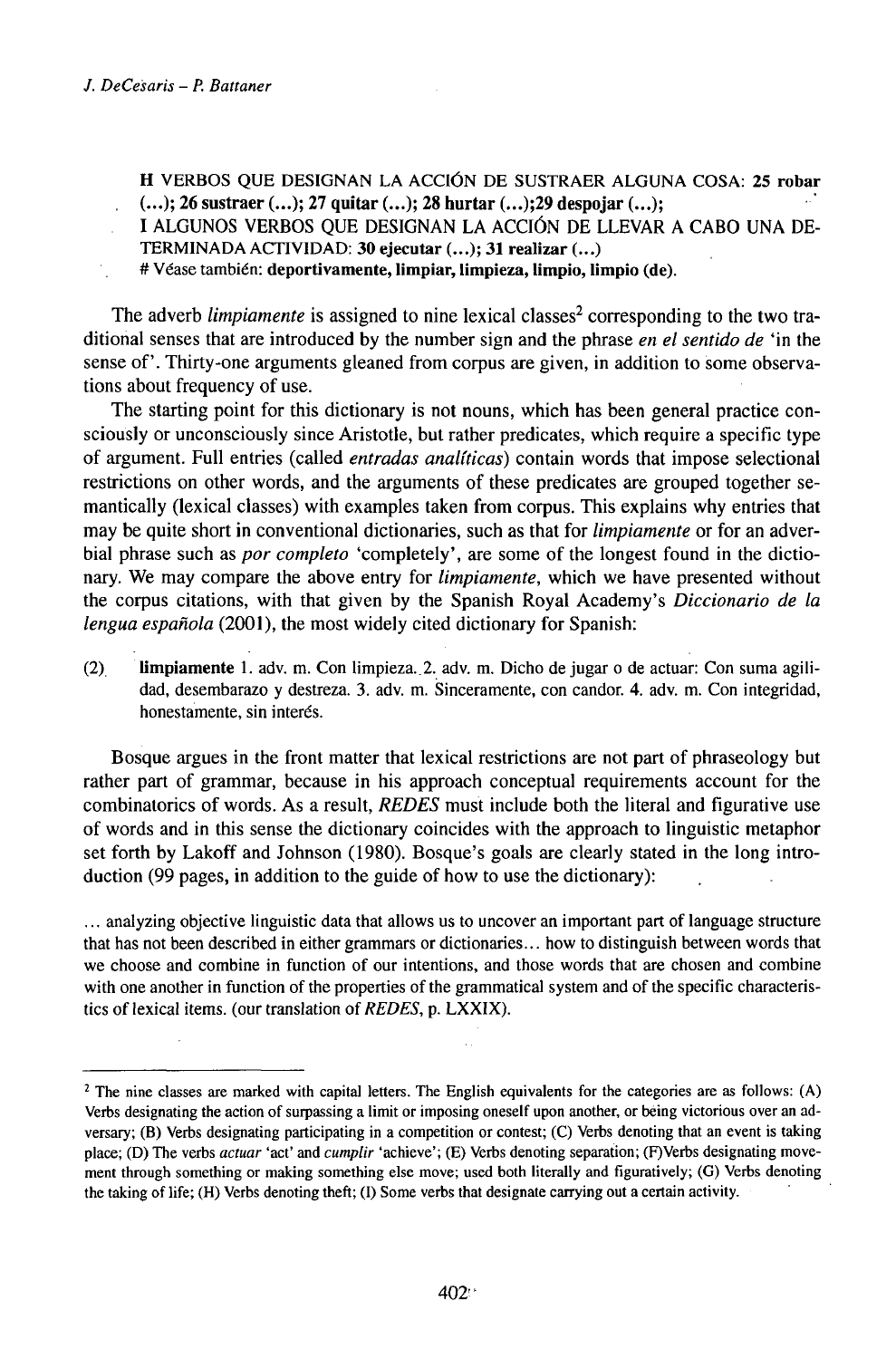## **4 Types of entries**

The dictionary is based on a journalistic corpus of approximately 250,000,000 words from the Spanish-speaking world, which provided the combinatorics for the words and expressions listed, and the restrictions found in the corpus data were classified into categories ("lexical classes"). The team that compiled *REDES* decided to exclude headwords that did not impose restrictions as well as headwords for which groupings into lexical classes were difficult to establish. The phrasing used to present the information in the dictionary differs according to the type of argument: restrictions on internal arguments are introduced by *selecciona como argumento* 'chooses as an argument', whereas external arguments are introduced by *se combina con* ('combines with') or *se predica de* ('predicated by'). An example of the formulation of one of these classes is given below, for the eighth (of the 13) classes given for the verb *diluir(se)* 'to dilute; dampen (fig.)':<sup>3</sup>

(3) [se combina con] SUSTANTIVOS QUE DENOTAN JUICIOS. TAMBIÉN CON OTROS QUE DENOTAN SENSACIÓN, OPINIÓN PERSONAL Y OTRAS NOCIONES QUE DETERMI-NAN EN DIVERSA MEDIDA LA CONSTITUCIÓN DE UN JUICIO: 40 **planteamiento** (...); 41 **valoración** (...); 42 **posición** (...); 43 **impresión** (...); 44 criterio (...).

Each noun is accompanied by a corpus example, which we have not included here due to space limitations.

In addition to this type of entry, *REDES* also includes some entries for which the combining words have not been grouped into lexical classes. Compare below the entry for the adjective *limpio* 'clean' with that given in section 3 for its derived adverb *limpiamente:*

(4) limpio  $\blacksquare$  (*adj.*)  $\blacklozenge$  como el agua, como la nieve, como los chorros del oro, como una patena  $\blacklozenge$ alma, amor, arte, batalla, campaña, carrera, color, combate, competición, conciencia, corazón, corte, dinero, ejecución, elección, energía, enfrentamiento, espíritu, expediente, fotografía, gobernante, gobierno, gol, guerra, horizonte, imagen, intención, juego, jugada, juicio, mentalidad, mente, mirada, objetivo, ojo, operación, palabra, partido, pase, pelea, persona, proceso, propósito, regate, remate, reputación, sonido, tento, texto, trabajo, trayectoria, victoria, voz.  $#(adv.) \triangleq i \text{ugar}$ 

# Véase también: **limpiamente, limpiar, limpieza, limpio (de).**

The entry for *limpio* is called an 'abbreviated entry' *(entrada abreviada)* and the information presented therein is based on that presented in the analytic entries. While it is true that these abbreviated entries act, as Bosque remarks iri the front matter, as indices to other information available in *REDES,* in our opinion their presence complicates use of the dictionary because users generally expect dictionary entries to be similarly structured. In addition, there are two other types of abbreviated entry in the dictionary. One type provides possible combinations starting from arguments in order to provide predicates, i.e. in the order presented in

<sup>&</sup>lt;sup>3</sup> See also the entry for *limpiamente* given in section 3 of this paper.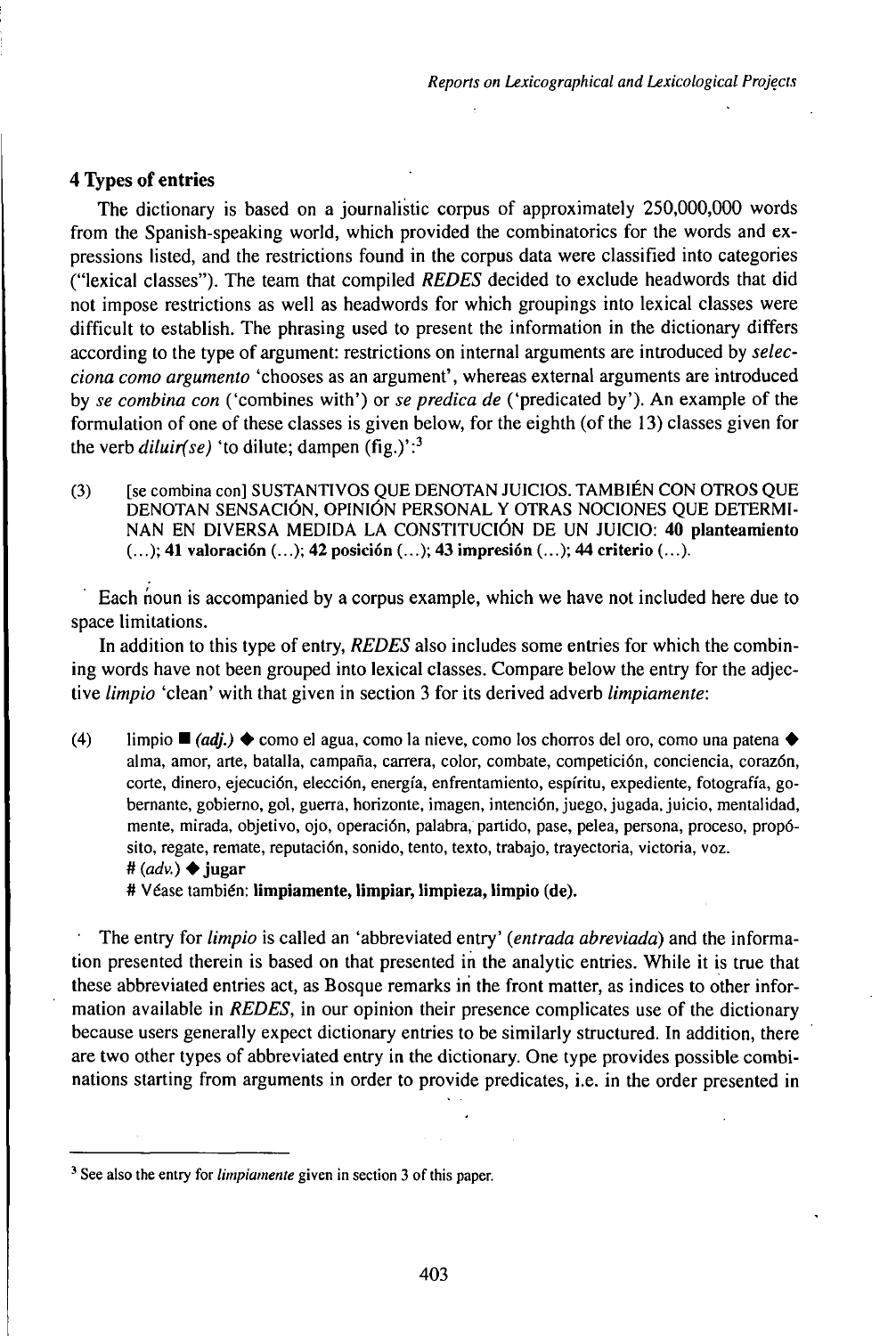most other combinatory dictionaries; the cross-reference is to the corpus example (which is given in the entry for the predicate). We continue with an entry from the same family of words, that for *limpieza* 'cleanliness; cleaning' :

(5) limpieza # a fondo41, deslumbrante, en profundidad, en seco, escrupuloso, étnico, extraordinario, integrali, sumo #extremar, hacer, llevar a cabo #Véase también: lavado, lavar, limpiamente, limpiar, limpio, limpio (de), solventar

The remaining type of abbreviated entry does not relate the headword to other words but rather links a concept to expressions in which the concept is frequently found. An example of this sort of abbreviated entry is given in (6):

#### (6) LIMPIEZA

# (SUSTANTIVOS) Véase: **a fondoK, empanar(se)H, en aras deC, integralA, velar (por)B** # (VERBOS) Véase: **a fondoH, pulcramenteA** # Véase también: SUCIEDAD

This entry reads as follows: lexical class K of the analytical entry for the expression *a fondo* ('thoroughly') corresponds to nouns of 'cleanliness, cleaning'; lexical class H of a fon*do* corresponds to verbs of 'cleanliness, cleaning'. The dictionary contains few of these conceptual entries.

## 5 Using *REDES*

The starting points for looking up information in *REDES* are several: one may look up predicates (such as *limpiamente)* and words that combine with predicates, in a few cases, concepts. In other words, the dictionary allows users to look up words that select other words, words that are selected by other words, and semantic notions that are relevant to the lexical classes as seen in the corpus.

This variety of entry type, together with a complete system of cross-references, provides an insightful view of the lexical semantics of the language. At the same time, however, it may make *REDES* difficult to use for many, because all the entry types are ordered alphabetically in the body of the dictionary and the potential for mistaking one type of entry for another is considerable, despite the complex system of fonts and typefaces used.

## **6 Comparison with traditional lexicography**

*REDES* is a dictionary with an extraordinary amount of new information, in terms of the lexical classes described and the usage data provided. The basic questions behind *REDES* are: What contexts do Spanish speakers use the word  $X$  in, and what do those contexts tell us about the syntactic and semantic properties of that word? General language dictionaries based on corpus explicitly aim to answer the first question, as do the proposals to simplify analysis of corpus concordances set forth by Hanks (2004) and Kilgariff et al. (2004). Research in Frame Semantics attempts to answer these two questions, although there is yet to be a complete dictionary published in that framework.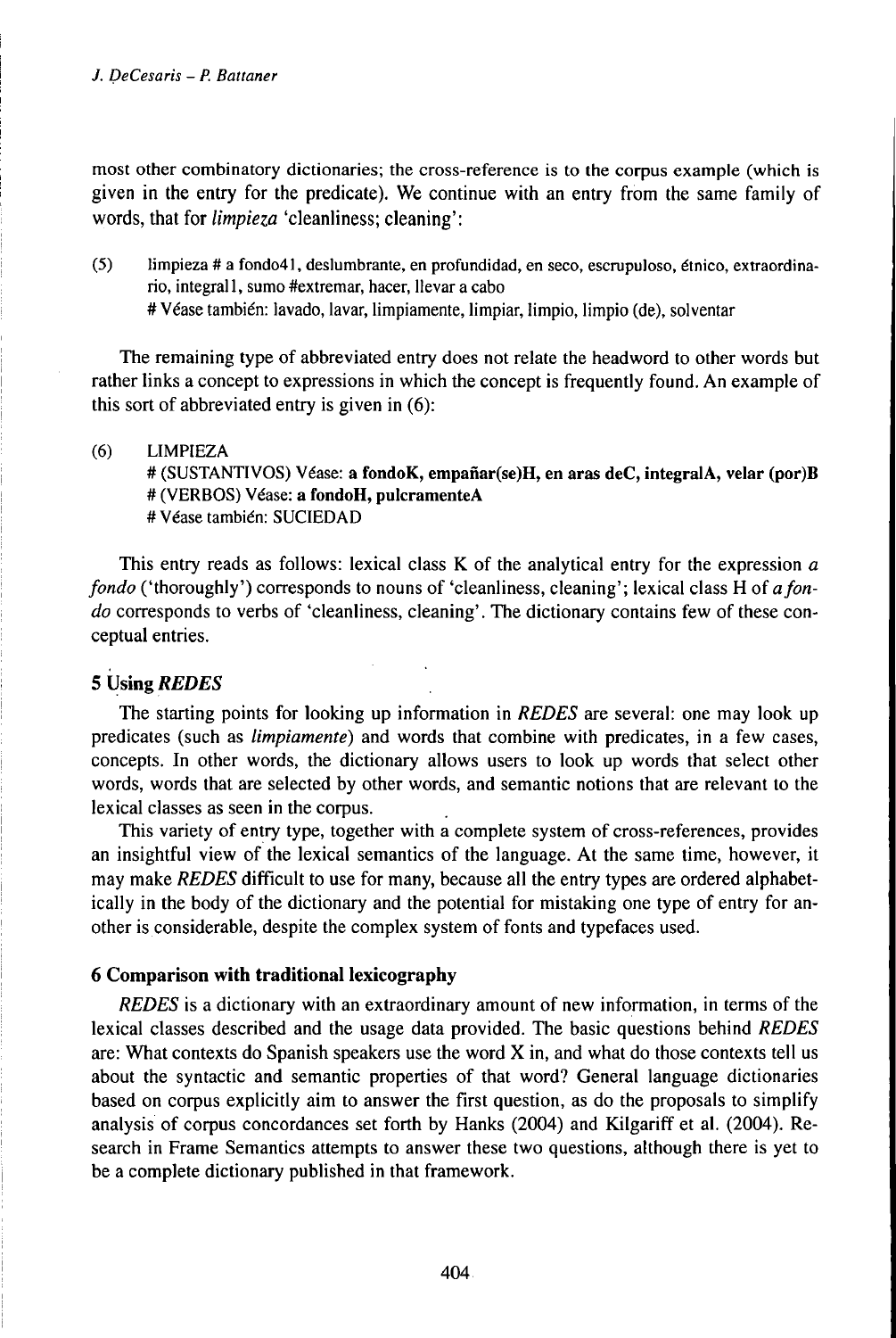Bosque sees this dictionary within the Spanish tradition as a "dictionary of environments," in reference to Manuel Seco's (1979) well-known view on the role of contextual information in dictionary definitions.<sup>4</sup> Although this dictionary, in our opinion, is not exactly a dictionary of environments, the amount of contextual information it provides about how a word is much greater than that provided by Spanish general language dictionaries. As seen in (7), the entry in *REDES* for the verb *nublarisé)* 'to cloud (over)' is quite long, even without the corpus evidence:

**(7) nublar(se)** v. En su sentido físico de 'cubrirse de nubes', se combina con el sustantivo *cielo,* así como con otros que denotan área o territorio *{región, ciudad, paisaje)* y algunas unidades temporales, por lo general no mayores que un día *(día, mañana, tardé).* En su sentido figurado de 'oscurecer, enturbiar, empañar <sup>o</sup> turbar', se combina con...

A SUSTANTIVOS QUE DENOTAN FACULTAD U ÓRGANO DE LA VISIÓN: **1 vista ++** (...), **2 ojo ++** (...), **3 visión** (...), **4 mirada (...), 5 retina(...)**

**B** SUSTANTIVOS QUE DESIGNAN LA CARA DE LAS PERSONAS O CIERTOS ASPEC-TOS DE LA EXPRESIÓN FACIAL: **6 semblante (...), 7 rostro** (...), **8 sonrisa** (...)

**C** SUSTANTIVOS QUE DESIGNAN FACULTADES MENTALES, ESPECIALMENTE LAS INTELECTIVAS. POR EXTENSIÓN, CON OTROS QUE SE REHEREN A LOS ÓRGANOS 0 LOS SITEMAS EN QUE RESIDEN ESTAS CAPACIDADES, ASÍ COMO ALGUNOS DE SUS RESULTADOS: **9 mente ++ (...), 10 pensamiento (...), 11 entendimiento (...), 12 entendederas (...), 13 sentido (...), 14juicio (...), 15 conciencia (...), 16 memoria (...), 17 intuición** (...), **18 cerebro** (...), **19 idea** (...)

**D** EL SUSTANTIVO *IMAGENY* CON OTROS QUE DESIGNAN ALGUNOS EFECTOS DE LA CAPACIDAD DE PERCIBIR: **20 imagen ++** (...), **21 impresión** (...), **22 percepción** (...) **E** SUSTANTIVOS QUE DESIGNAN EL FUTURO, ASÍ COMO OTRAS NOCIONES DE NATURALEZA PROSPECTIVA: **23 horizonte (...), 24 futuro** (...), **25 porvenir** (...), **26 destino** (...)

**F** SUSTANTIVOS QUE DESIGNAN EL RESULTADO FELIZ DE ALGO. TAMBIÉN CON OTROS QUE EXPRESAN CIERTOS ESTADOS DE RECONOCIMIENTO: **27 triunfo (...), 28 éxito (...), 29 victoria (...), 30 fama** (...)

**G** OTROS SUSTANTIVOS; POSIBLES USOS ESTILÍSTICOS: ... y se nublan con flores los hierros de los balcones

# Véase también: embotar(se), ensombrecer(se).

Comparison of that entry with those found in two recently published dictionaries of Spanish clearly points up major differences:<sup>5</sup>

(8) (a) *Diccionario de la lengua española de la RealAcademia Española (2001)* **nublar** 1. tr. Ocultar el azul del cielo <sup>o</sup> la luz de un astro, especialmente la del Sol <sup>o</sup> la de la Lu-

<sup>4</sup> We have translated *contorno* as 'environment'. Seco's notion of *contorno* refers to the elements that are a part of the definition but which do not strictly speaking form a part of the defining paraphrase. The *contorno* or 'environment' includes elements that are usually or always found in the contexts in which the defined word is used.

<sup>&</sup>lt;sup>5</sup> We have underlined the information that corresponds to arguments of the verb in both definitions to ease comparison.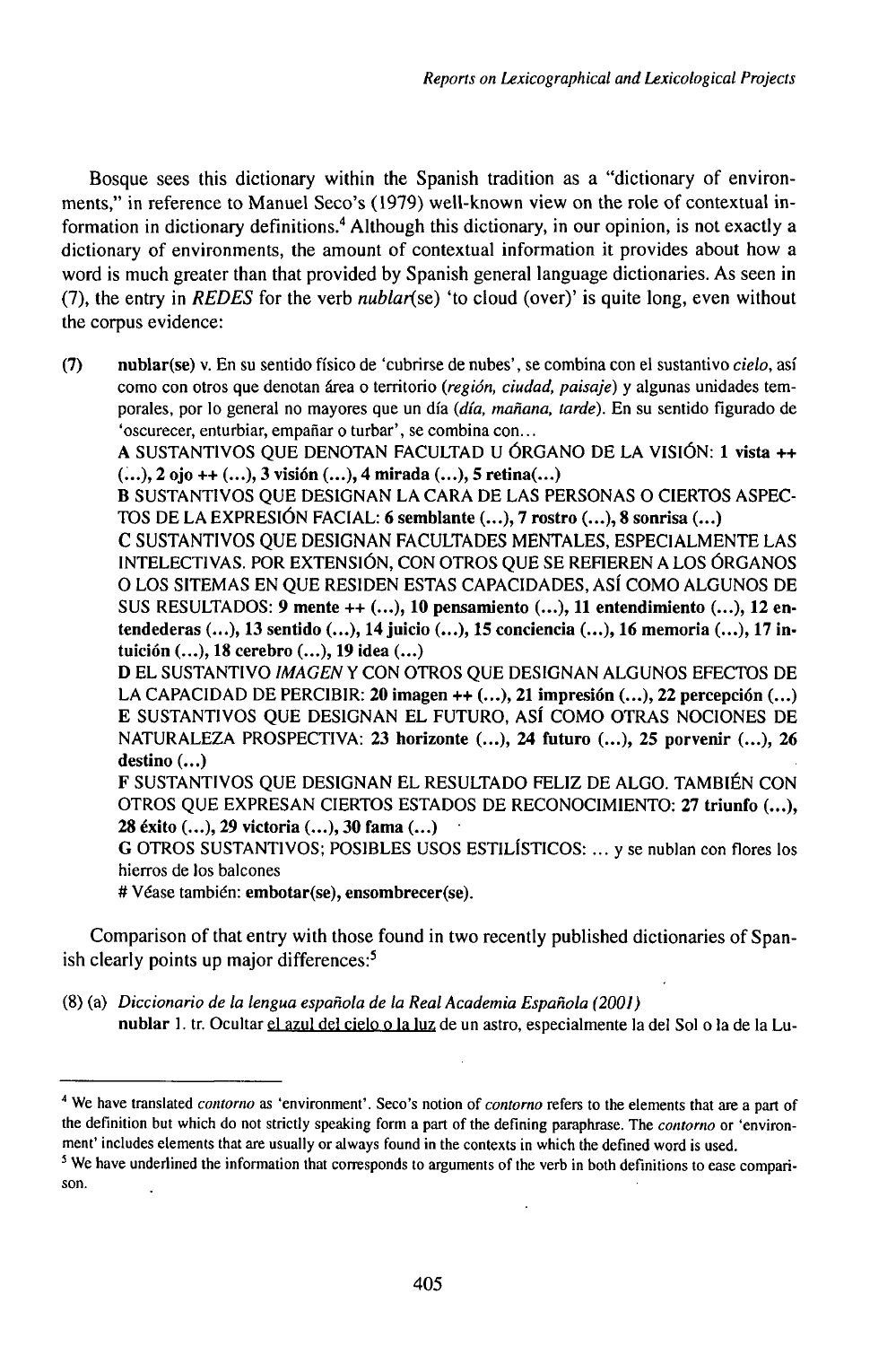na. U. t. c. prnl. 2. tr. oscurecer ( $\parallel$  privar de <u>luz y claridad</u>). U. t. c. prnl. 3. tr. oscurecer ( $\parallel$  disminuir la estimación y esplendor de algo). *Nublar lafama, las virtudes, la alegría.* 4. tr. Hacer que la visión se vuelva turbia o poco clara. U. t. c. prnl. 5. tr. Ofuscar o confundir la razón o los sentimientos. U. t. c. prnl. 6. tr. Hacer que el semblante exprese tristeza o inquietud. *La indecisión y el temor nublaron su rostro.* U. t. c. Prnl. 7. prnl. impers. Cubrirse el cielo de nubes. *Se está nublando.*

(b) *Diccionario de uso del español de América y de España (2002)*

**nublar**

**1** Ocultar (las nubes) el azul del cielo o la luz del sol o la luna: ej *nublar el cielo;* **se medio:** *la tarde se nubló temprano y el aire en calma se vistió defrío.*

2 Oscurecer o enturbiar la visión: ej *una infinita copia de insectos ocupaba y nublaba el entero campo visual;* se **medio:** *empezó a bostezar y sus ojos se nublaron.*

3 Oscurecer o producir confusión en la razón: ej *nublar el entendimiento;* se **medio:** *con este constante atropello de imágenes se le acabó nublando la idea de la realidad.*

4 Enturbiar o empañar un sentimiento: ej *nublar la honra; intentó esconder su melancolía y no nublar el gozo de sus padres;* se **medio:** *su alegría se nubló.*

Whereas discussion of Spanish dictionaries often concentrates on the number of senses listed, the order of senses, the number of labels used, among other topics, in the context of Spanish lexicography there has been relatively little discussion about the nature of the information provided. In considering REDES, many of the traditional topics are irrelevant because the type and amount of information provided is so different from that found in general language dictionaries. Any comparison, of course, must bear in mind that *REDES* "only" covers the behavior of approximately 4000 words and expressions.

### **7 Concluding remarks**

In the context of Spanish lexicography specifically, and in current lexicography more generally, *REDES* is an innovative reference work. *REDES* uses corpus data to identify the semantic properties of words that are chosen by other words. These semantic properties may entail syntactic restrictions, and it is the claim of this dictionary that combinatory restrictions as registered in a large corpus can be categorized into lexical classes. Making these lexical classes explicit for a large number of words in Spanish represents a major contribution to the grammar of the language and at the same time an innovation in lexicography. Bosque, who sees himself as a grammarian, not a lexicographer, has developed a new type of combinatory dictionary, albeit one that requires users to possess very good reference skills. We wonder if the complexity of using this dictionary merely reflects the complex relationship that exists in language between words, lexical semantics and syntax, or if it is more a function of the dictionary format used to present the information. In our view, the fact that the dictionary contains several types of entries, all ordered alphabetically, hinders easy consultation. We hope that this dictionary stimulates research into lexical categorization, as well as discussion of how best to represent those classes.